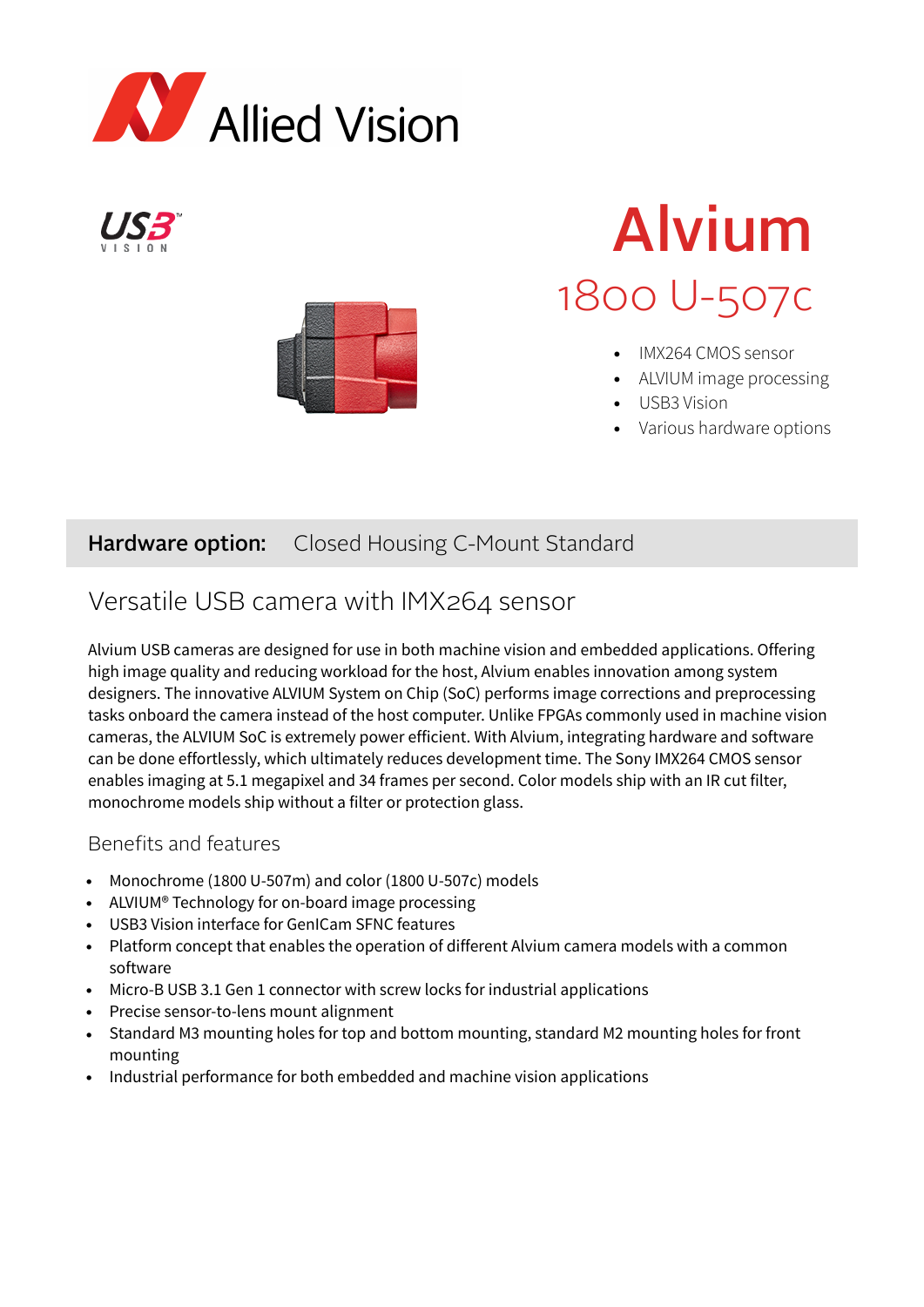

#### Hardware options

- Housings: Bare board, open housing, or closed housing
- Various lens mount: C-Mount
- USB connector position: Select between the back panel or the left side of the camera (seen from the sensor side).

For more information on hardware options, including product codes and technical data, such as technical drawings and mass, see the [Alvium Cameras Hardware Options](https://cdn.alliedvision.com/fileadmin/content/documents/products/cameras/Alvium_common/hardware-options/Alvium-Cameras_Hardware-Options.pdf) document.

#### Available accessories

- Tripod adapter
- USB 3.1 Gen 1 cable with screw connectors in various lengths
- I/O cables in various lengths
- Various lenses

### Specifications

| <b>Alvium</b>                      | 1800 U-507c Closed Housing C-Mount Standard |  |
|------------------------------------|---------------------------------------------|--|
| Product code                       | 14637                                       |  |
| Interface                          | <b>USB3 Vision</b>                          |  |
| Resolution                         | 2464 (H) $\times$ 2056 (V)                  |  |
| Spectral range                     | 300 to 1100 nm                              |  |
| Sensor                             | Sony IMX264                                 |  |
| Sensor type                        | <b>CMOS</b>                                 |  |
| Shutter mode                       | Global shutter                              |  |
| Sensor size                        | Type $2/3$                                  |  |
| Pixel size                         | 3.45 $\mu$ m × 3.45 $\mu$ m                 |  |
| Lens mount                         | C-Mount                                     |  |
| <b>Optical Filter</b>              | Type Hoya C5000 IR cut filter               |  |
| Max. frame rate at full resolution | 34 fps at ≥200 MByte/s, Mono8               |  |
| ADC.                               | 12 Bit                                      |  |
| Image buffer (RAM)                 | 256 KB                                      |  |
| Non-volatile memory (Flash)        | 1024 KB                                     |  |
| Imaging performance                |                                             |  |

Imaging performance data is based on the evaluation methods in the EMVA 1288 Release 3.1 standard for characterization of image sensors and cameras. Measurements are typical values for monochrome models measured without optical filter.

| Quantum efficiency at 529 nm | 64%        |
|------------------------------|------------|
| Temporal dark noise          | $2.1e^{-}$ |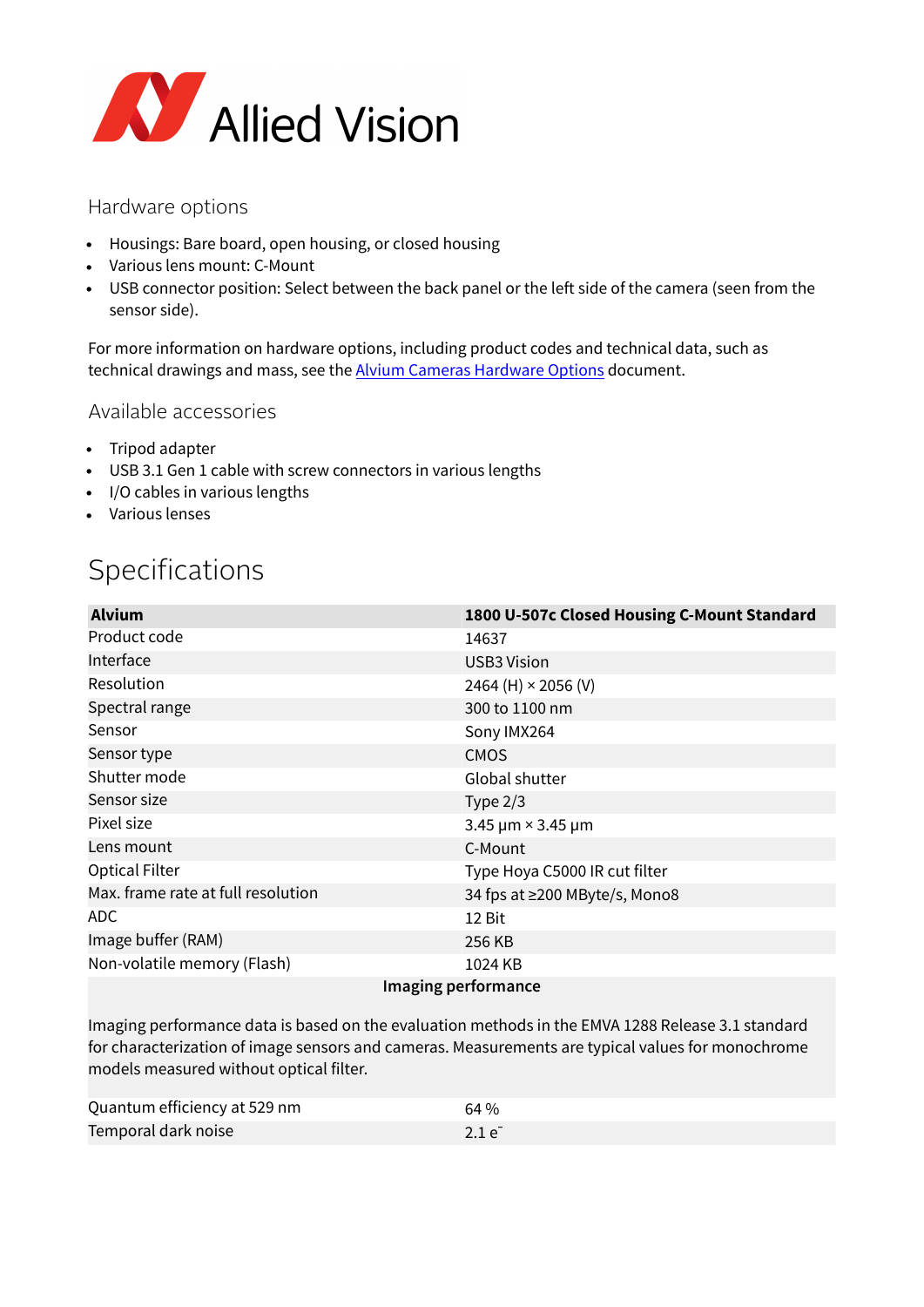

| <b>Alvium</b>                                 | 1800 U-507c Closed Housing C-Mount Standard                                                                                |  |
|-----------------------------------------------|----------------------------------------------------------------------------------------------------------------------------|--|
| Saturation capacity                           | 10400 e <sup>-</sup>                                                                                                       |  |
| Dynamic range                                 | 72 dB                                                                                                                      |  |
| Absolute sensitivity threshold                | $2.7e^{-}$                                                                                                                 |  |
| Output                                        |                                                                                                                            |  |
| Bit depth                                     | <b>Max. 12 Bit</b>                                                                                                         |  |
| Monochrome pixel formats                      | Mono8, Mono10, Mono12, Mono12p                                                                                             |  |
| YUV color pixel formats                       | YCbCr411_8_CbYYCrYY, YCbCr422_8_CbYCrY,<br>YCbCr8_CbYCr                                                                    |  |
| RGB color pixel formats                       | BayerGR8, BayerGR10, BayerGR10p, BayerRG12,<br>BayerRG12p, BGR8, RGB8                                                      |  |
| General purpose inputs/outputs (GPIOs)        |                                                                                                                            |  |
| TTL I/Os                                      | 4 programmable GPIOs                                                                                                       |  |
| <b>Operating conditions/dimensions</b>        |                                                                                                                            |  |
| Operating temperature                         | +5 °C to +65 °C (housing)                                                                                                  |  |
| Power requirements (DC)                       | Power over USB 3.1 Gen 1   External power 5.0 V                                                                            |  |
| Power consumption                             | USB power: 2.0 W (typical)   Ext. power: 2.2 W<br>(typical)                                                                |  |
| Mass                                          | 60 <sub>g</sub>                                                                                                            |  |
| Body dimensions $(L \times W \times H$ in mm) | $38 \times 29 \times 29$                                                                                                   |  |
| Regulations                                   | 2014/30/EU; 2011/65/EU, incl. amendment<br>2015/863/EU (RoHS); FCC Class B digital device; CAN<br>ICES-003 (B) / NMB-3 (B) |  |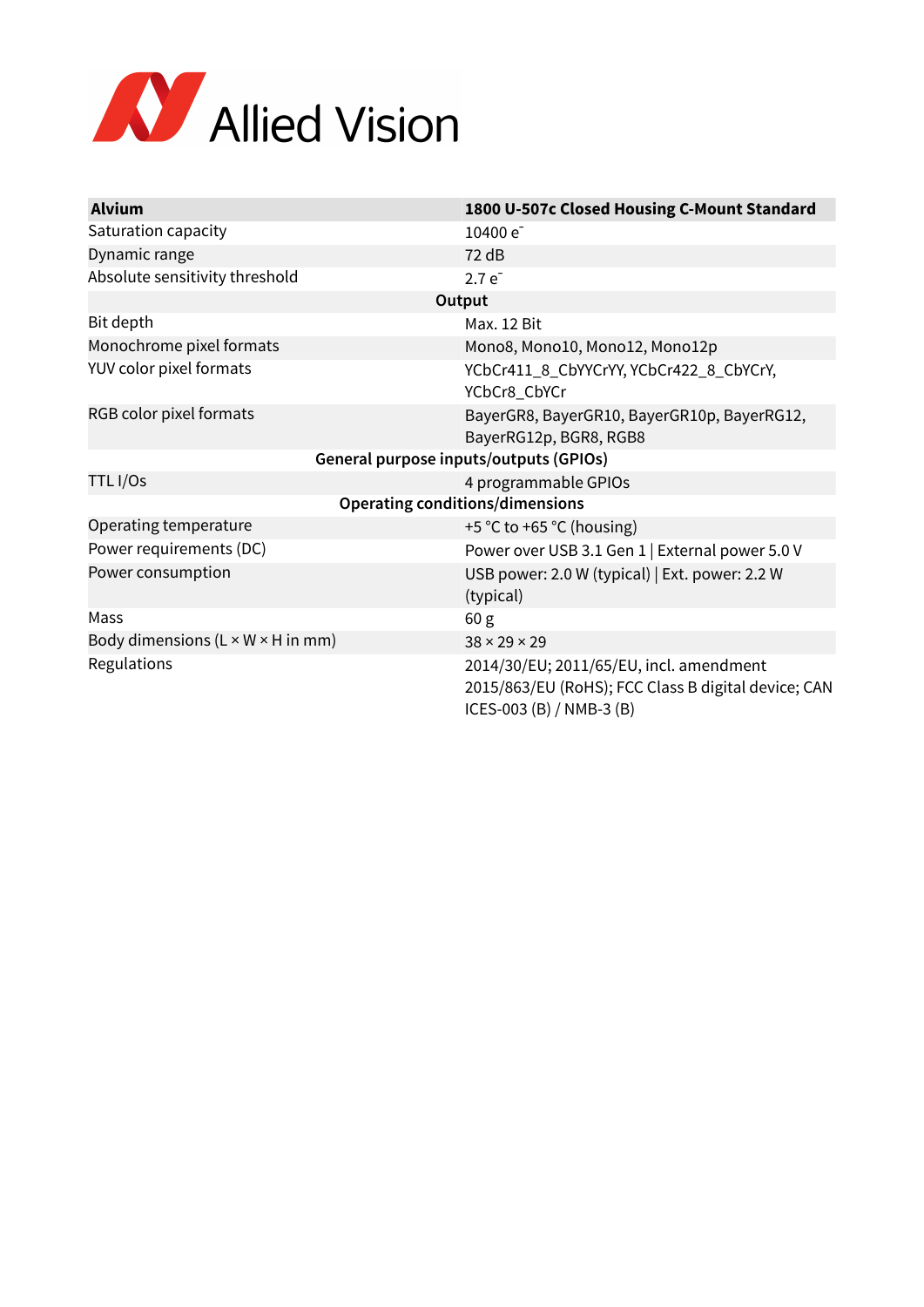

# Quantum efficiency



### Features

Image control

Auto control

- Auto exposure
- Auto gain
- Auto white balance
- Auto features regions control
- Auto features algorithms control

#### Other image controls

- Black level
- Contrast
- De-Bayering up to 5×5 (color models)
- DPC (factory calibrated)
- Exposure time
- Gain
- Gamma
- Hue
- Region of interest (ROI)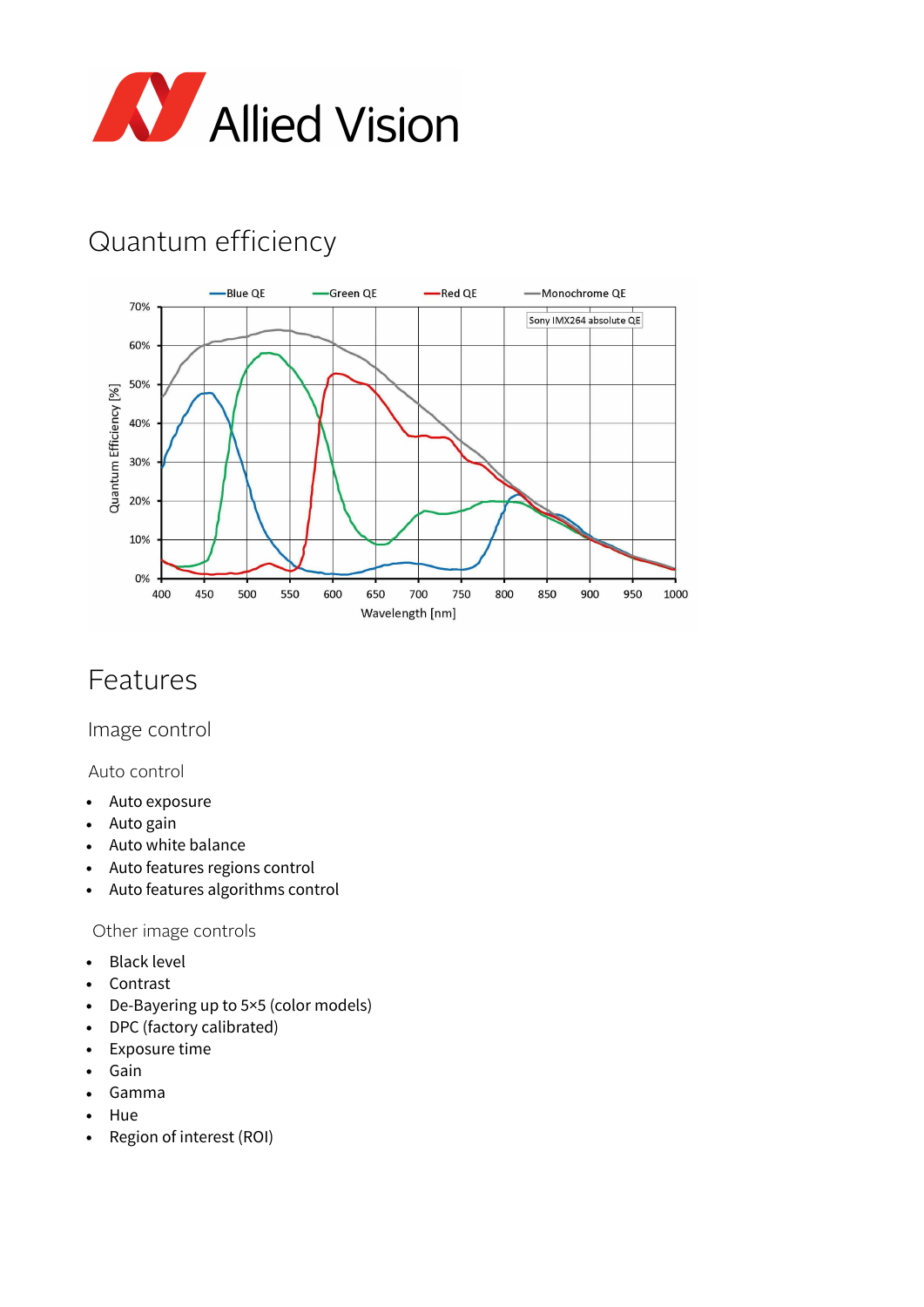

- Reverse X/Y
- Saturation

### Camera control

- Sync out modes: Trigger ready, input
- Temperature monitoring (sensor board)
- Test image
- LED luminance control
- Firmware update